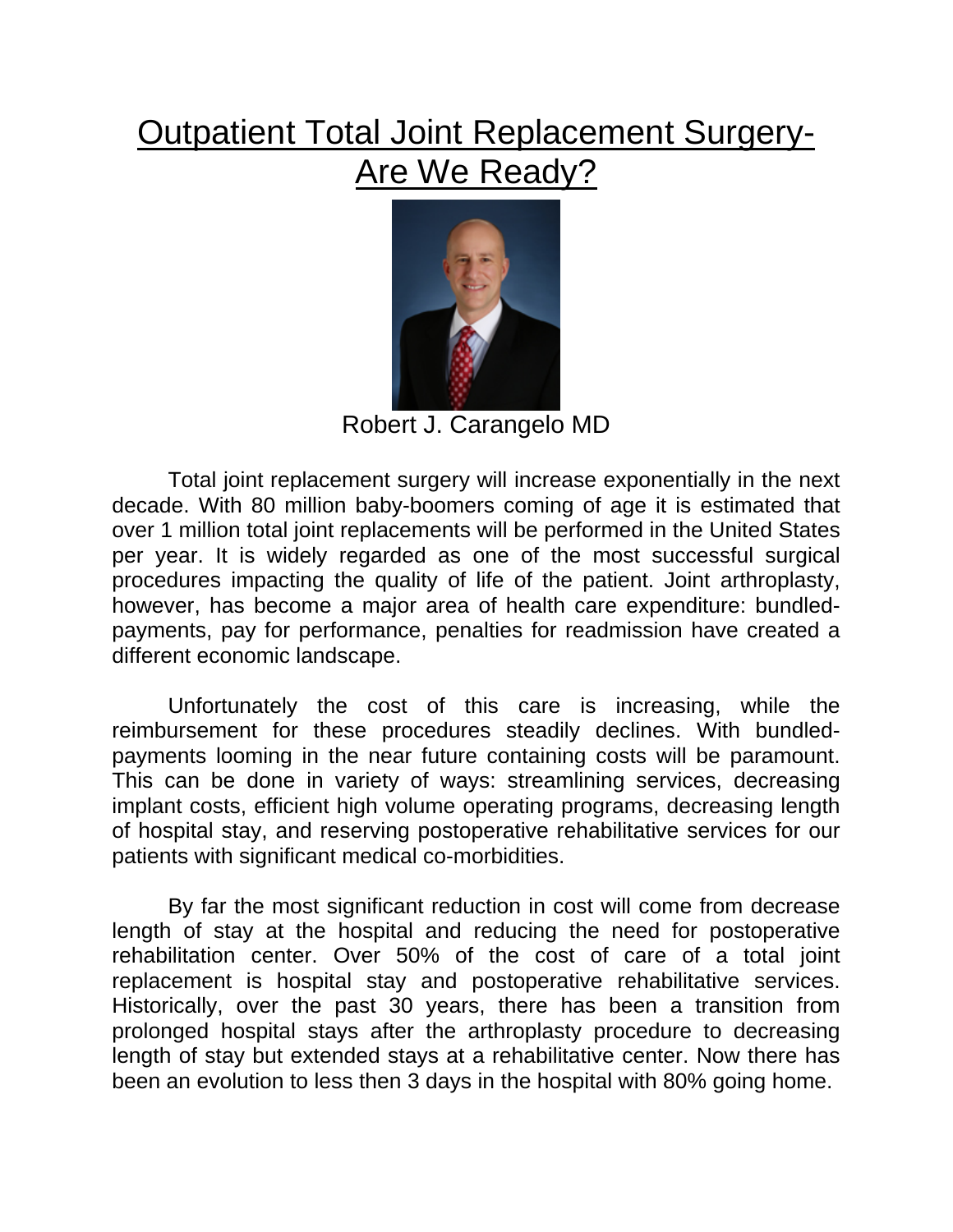The next step is already occurring in some specialty centers is outpatient total joint replacement. In fact, over the period from 2007-2011 there has been a significant increase in total hip(37%), total knee(17%) arthroplasty performed on an outpatient basis.(1) Partial knee replacements are routinely done in outpatient ambulatory centers.

 This is occurring because orthopedic specialists in this area have essential made it happen through our improved understating of the episode of care for these selected patients. Rapid recovery protocols have evolved over the past decade. As a result this has reduced the hospital length of stay, and reduce the episode of care cost. (2)

 The question was asked can we do this safely, and efficiently, while reducing cost and risk to the patient. The answer is a resounding yes! The current hospital based system may not be the safest, most effective and efficient, cost saving, and risk averting way to treat our healthy active arthritic patients. We our treating younger, more active, healthier patients that may not require traditional based hospital care.

 While a majority of surgery today has evolved to the ambulatory surgery centers total joints have lagged behind and maybe for good reason. It is only now that our understanding of the process has enabled us to proceed with outpatient total joint surgery effectively. It has required both systematic and clinical changes in how we approach the arthroplasty patient. By creating a team philosophy, streamlining protocols, patients recover faster and safer with better outcomes. (3)

 It has to be performed "perfectly". The criteria for success is multifactorial. It involves patient selection, with only the healthiest patients being chosen.(4) Patient education preoperatively is essential starting in the office and continuing with total joint classes specific for outpatient surgery. The patient should be highly motivated, proactive and take 'ownership of the process'.

 The operation is orchestrated harmoniously with an efficient team. This limits operative time, anesthetic exposure, blood loss, soft tissue inflammation. Anesthesia and peri-operative medications are essential in controlling pain, confusion, postoperative nausea, urinary retention, and ileus. The recent advent of regional blocks and longer acting local anesthetic infiltrative agents have reduced pain significantly.(5) Blood conservation techniques have lessened the need for blood transfusions. Post-operatively early mobilization with physical therapy, mechanical and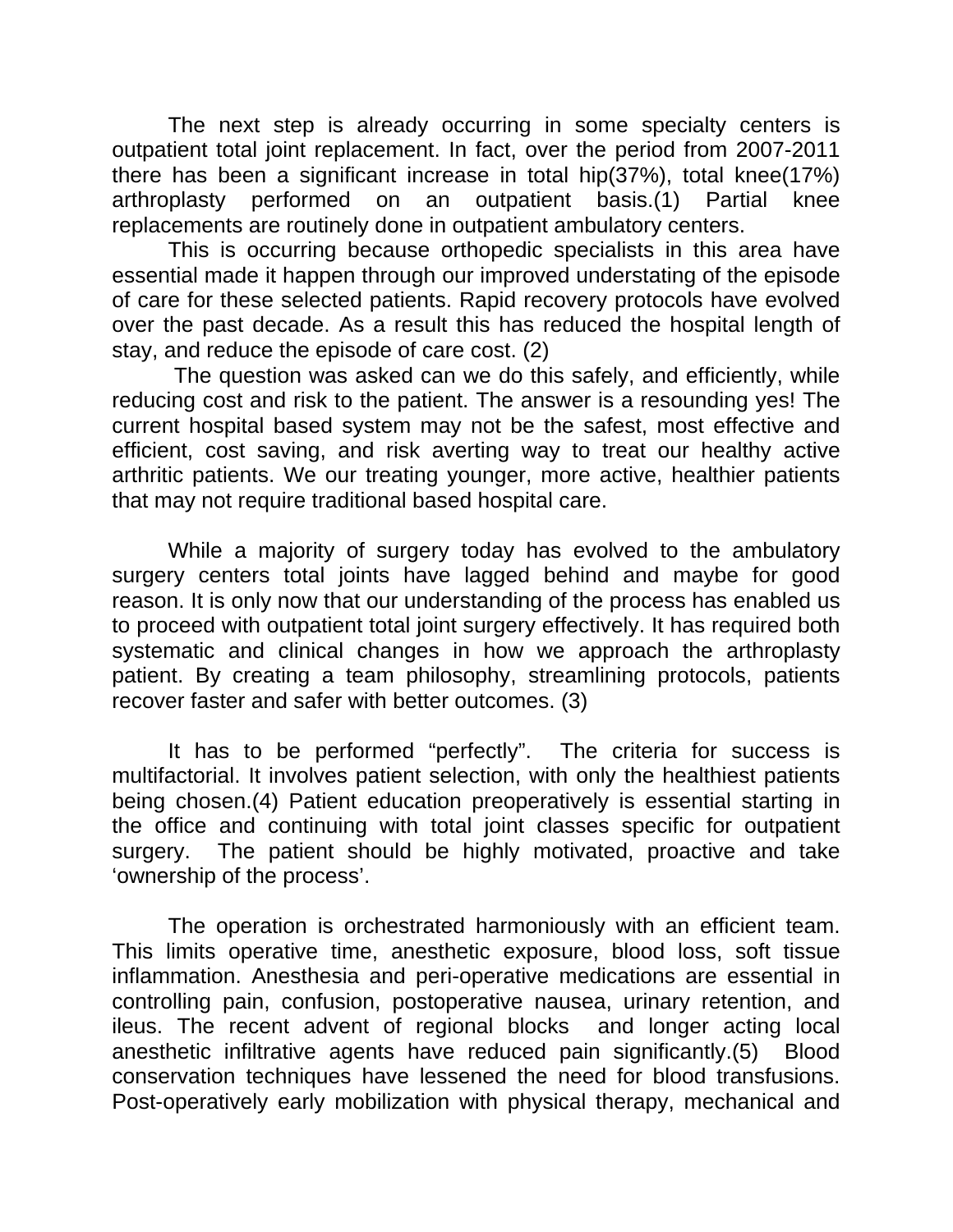chemical prophylaxis reduced the risk of venous thrombosis. All of these processes have to be in place to make it an effective and safe event. Ideally the role is to transition to home without any complications that require readmission.

 Ambulatory centers that engage in this practice require a highly motivated peri-operative team with a patient-centered focus, appropriate instrumentation, 24 hrs. nursing service for over night stays, ability to transfer to near by hospital if necessary, and postoperative follow up care over the next 48-72 hrs.

 The most utilization thus far has been with partial knee replacement (UKA).This surgical procedure replaces only a portion of the knee. Specifically, the compartment that is involved with osteoarthritis. This can be medial, lateral, and or patellofemoral. The procedure is minimally invasive, bone preserving, less time to perform, shorter recovery, and much less post-operative risk. Because there ligaments and contra-lateral compartment is untouched the knee feels more natural. Regarded as an alternative to total knee replacement it accounts for approximately 10-20% of patients with knee arthritis.

 We have performed outpatient (UKA) at our Orthopedic Associates Surgery Center facility in Rocky Hill over the past year. Most recently we have been using a robotic computer navigation system called *Navio* to improve the alignment, sizing of implant, and stability throughout range of motion of the knee. In studies it has shown to be an effective tool in enhancing all these parameters over traditional methods.(6) Thus far it has been quite successful.

 So are we ready? The answer is probably; but we should temper our enthusiasm and proceed with cautious optimism. While outpatient total joint replacement is still a limited phenomenon it is gaining momentum. Short term data is promising, however, there is no long term data to draw any conclusions. There will certainly still be a role for hospitals in the care of a majority of our patients in the future.

 Attention to details: patient selection, standardization of the process, maintaining a highly efficient perioperative team will increase our chance of success. It will happen. It just has to be done "perfectly".